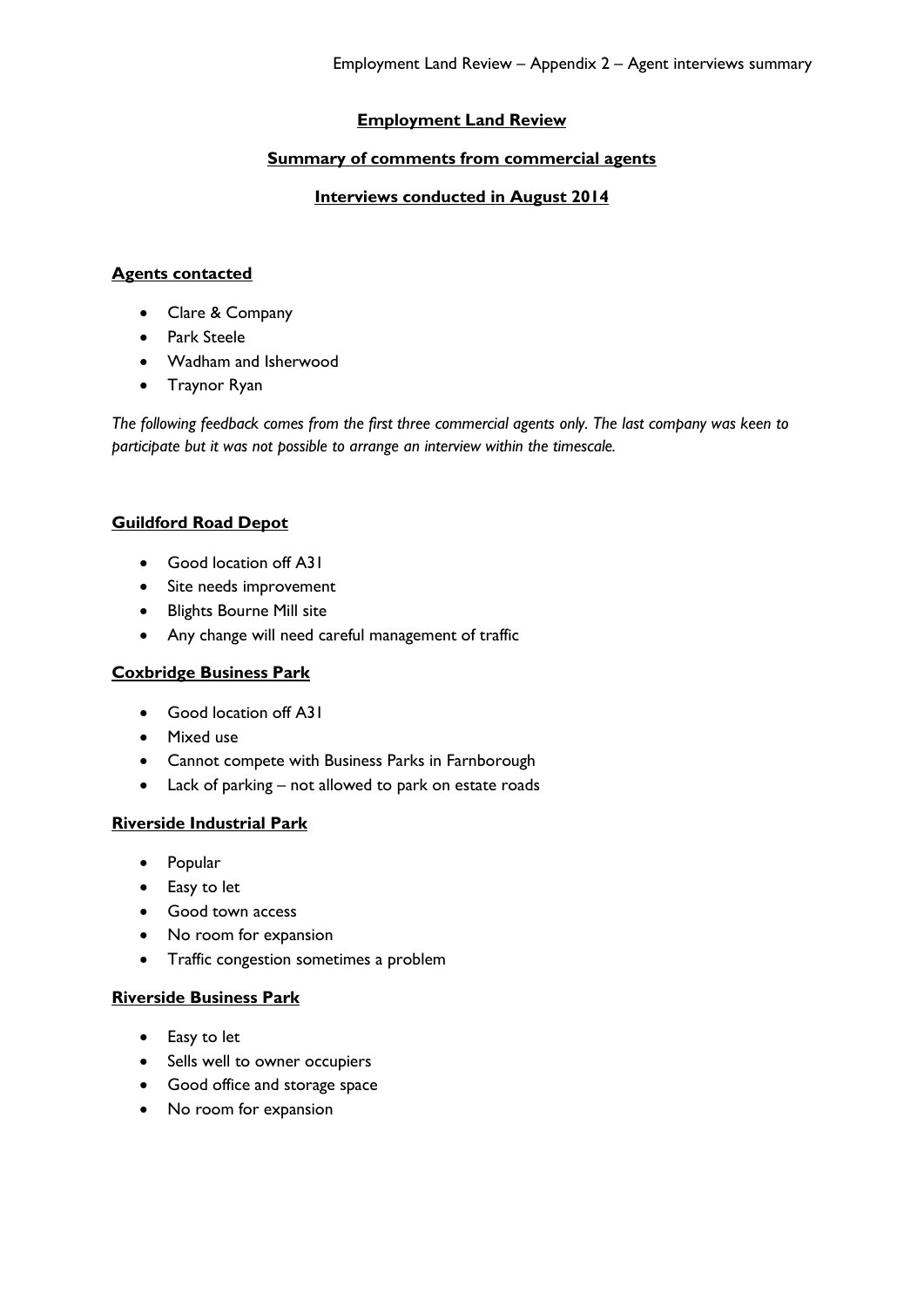## **Romans Retail Park**

- Provides economic units for larger goods, which are not suited to town centre location
- Parking on site

## **Romans Industrial Estate**

- Fully let
- Convenient storage/industrial use close to town centre

## **Farnham Business Centre**

- **•** Good facility in good location
- Secondary space
- Small Starter Units
- Awkward ground leases make units difficult to sell

## **St. Paul's House**

- Outdated offices
- Small units with parking
- Peripheral location
- **•** Flexible leases
- Current demand for small offices improving

## **St. Stephen's House**

- As above
- Difficult to re-configure
- Not very appealing externally

# **Hurlands Business Centre**

- Remote location
- Somewhat dated
- Good occupancy
- Mixed use space
- Sits well with surrounding residential could be considered for residential use
- Ongoing need for similar space

### **Farnham Trading Estate**

- Ongoing demand for larger warehouse units on outskirts of town
- Little scope for increasing floor-space
- All occupied on long leases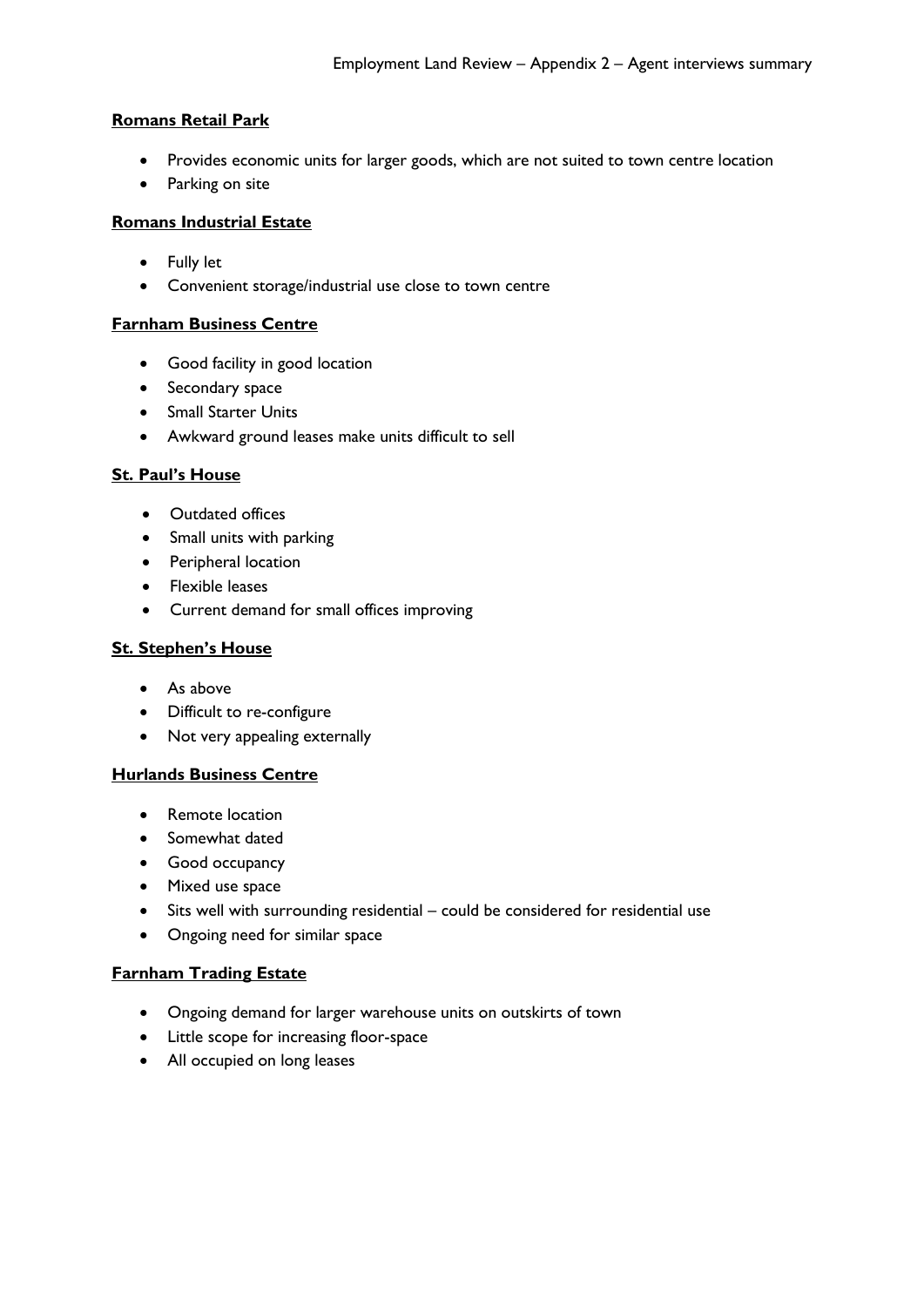## **Grove Bell Industrial Estate**

- Industrial units with quasi-retail use
- Full occupancy in business units
- Large convenience store under construction
- Further unit(S) to be let as part of new-build

## **Bridge Court**

- Now fully let
- Good accommodation but slow to let.
- Good access to A31

## **Coleman's Yard- Site promoted for alternative use by landowner through call for sites**

- Extremely low grade space in Conservation Area
- Surrounded by residential
- Not a natural commercial site
- Should be considered for residential

# **Coal Yard, Wrecclesham - Site not promoted for alternative use by landowner through call for sites**

- Mainly open storage
- Difficult for commercial use
- Should be considered for residential

# **The Dairy, Weydon Lane- Site promoted for alternative use by landowner through call for sites and included in WBC Farnham sites within settlements (17 dwellings)**

- Difficult site for commercial use
- Residential use should be encouraged

### **Farnham Business Park**

- **•** Established Business Park
- Good quality offices with good parking
- Easy to let
- Well located on A31
- Expansion possible, only if adjoining rail site becomes available

### **Buildbase - Site not promoted for alternative use by landowner through call for sites**

- Established retail use
- Poor access
- Should be considered for residential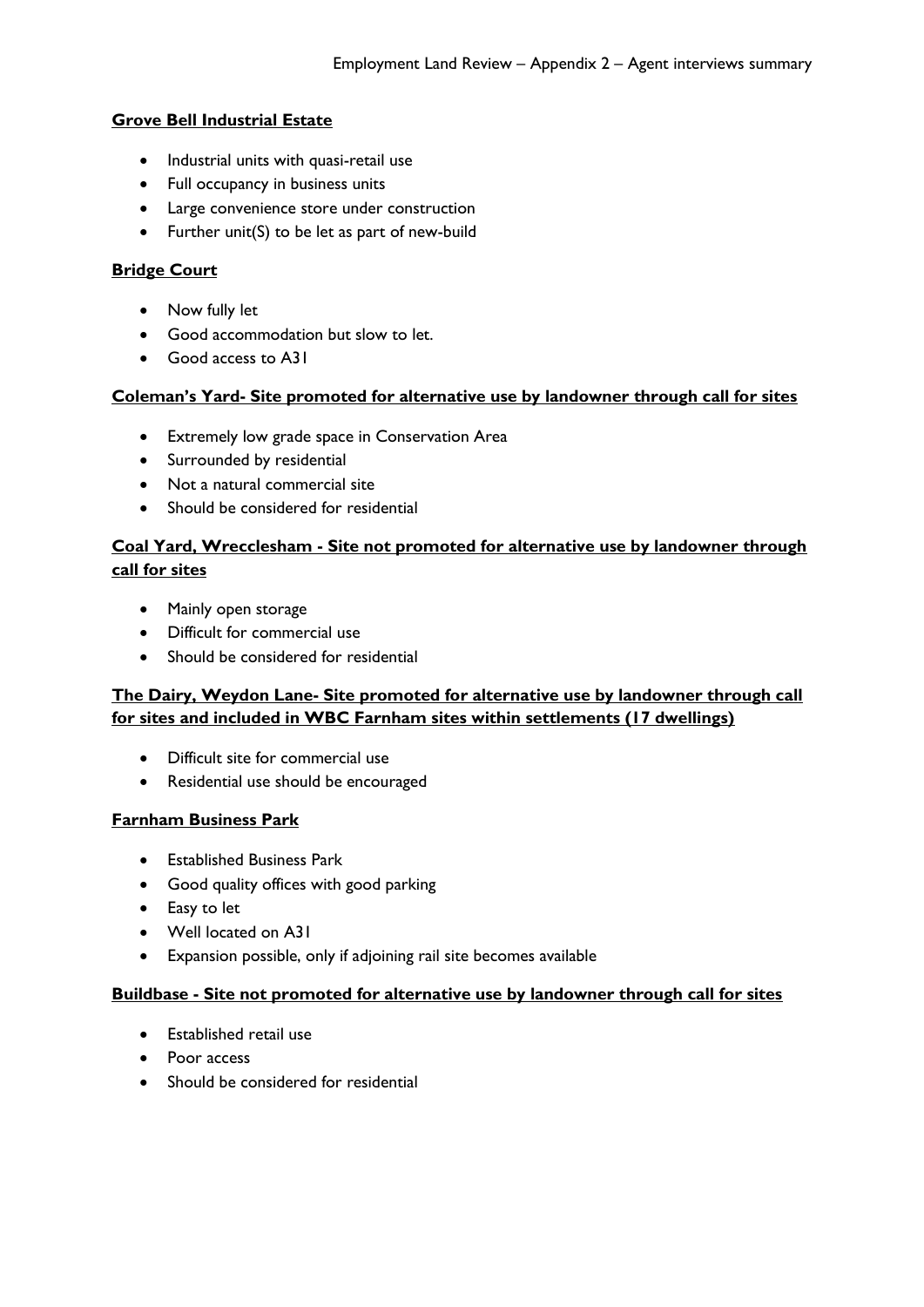## **Hone's Yard**

- Good site with good parking
- Meets demand for small office space
- Could adapt to mixed use

### **Abbey Industrial Estate**

- Rural location
- Meets need for low-grade accommodation
- Easy to let

## **Millennium Centre**

- Good quality larger office space
- Ideally situated
- Good Parking
- Will probably be let by floors in current market

# **Headway House**

As above

## **Preymead Farm**

- Tertiary industrial use
- Open storage
- Mainly motor trade
- Meets need, as landlords of modern estates resist motor trade uses

# **Century Farm**

- As above
- Provides cheap industrial space

# **St. George's Yard**

- Ideal for Farnham
- Small, town centre offices in pleasant surroundings
- Adequate parking
- Sell well

### **The Factory**

- Quirky, old-style accommodation in rural location
- Good occupancy
- Short-term leases
- Easily let
- Good parking on site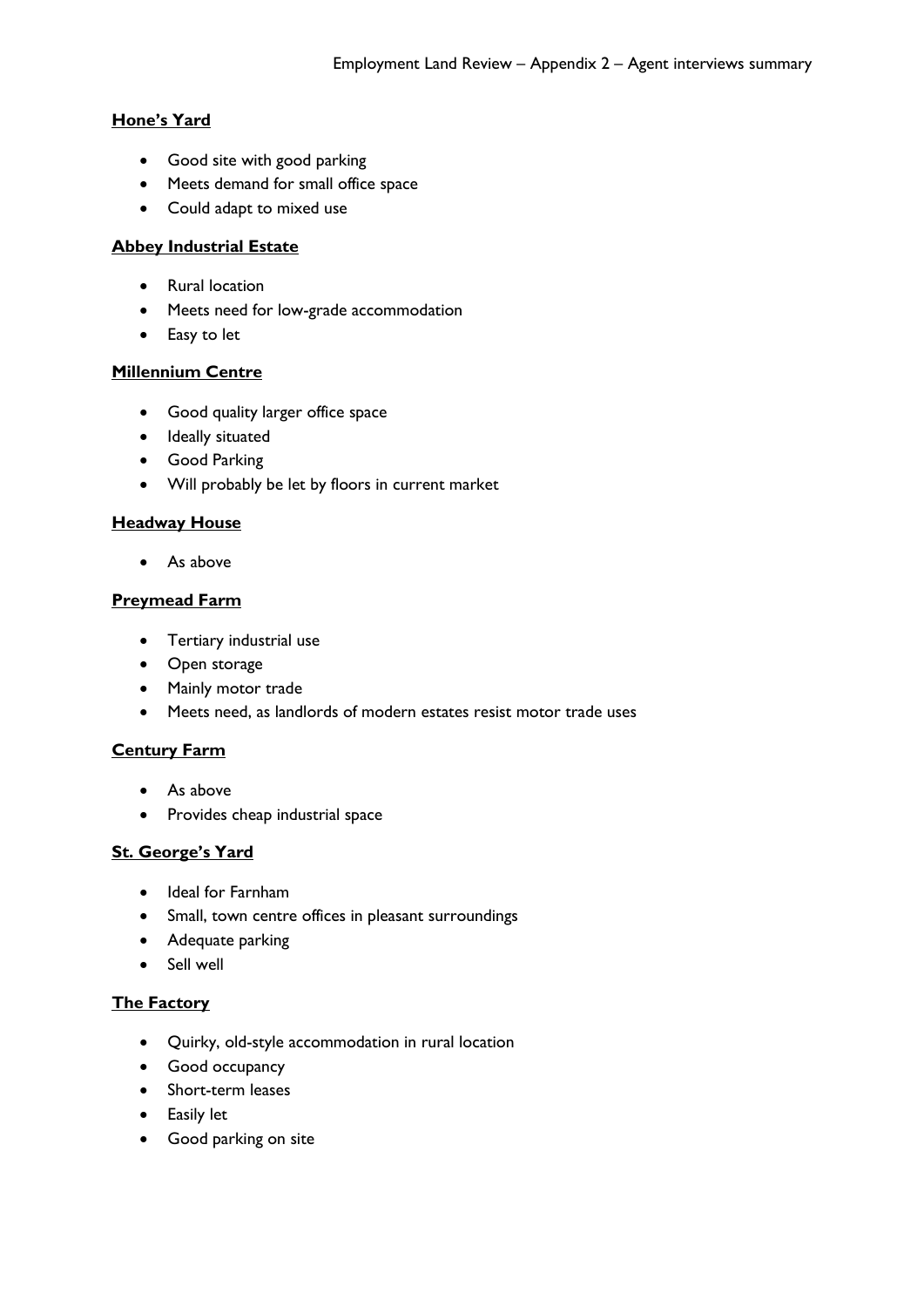## **Stephenson Engineering - Site not promoted for alternative use by landowner through call for sites but included in WBC Farnham sites within settlements (12 dwellings)**

- Redundant building near residential
- On market for several years
- Adjoins heavy duty electrical sub-station, which may hamper residential development

## **Surrey Sawmills**

- Meets need for low-level industrial use
- Caters for uses unwanted on other sites
- Could be part of much larger residential application in future

# **Land at Water Lane - Site promoted for alternative use by landowner through call for sites**

- Poor access and location
- Possible low-level storage use